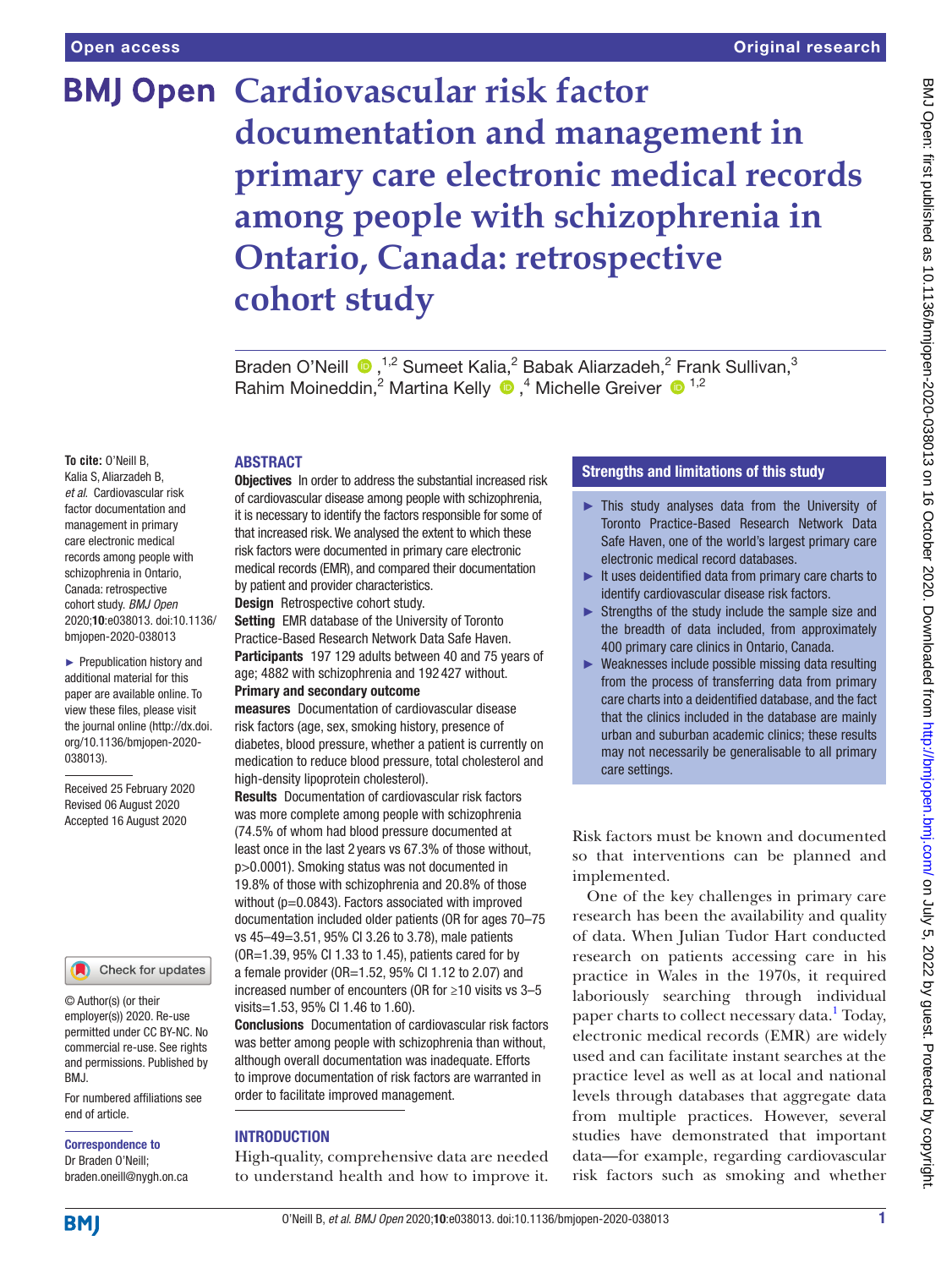someone has a diagnosis of hypertension—remain incomplete.[2 3](#page-7-1)

People with serious mental illnesses, particularly those with schizophrenia, die 8–10 years earlier than those without these conditions.<sup>45</sup> This is primarily due to higher rates of cardiovascular disease  $(CVD)$ .<sup>5–7</sup> While the longterm metabolic effects of antipsychotic medications used to treat schizophrenia are unclear, their use is associated with increased weight and blood glucose. $89$  Patients may also face challenges with self-care or accessing appropriate medical care.<sup>10</sup> To date, there is sparse evidence about how to improve physical health status in these patients; a recent review of 'collaborative care' where both physical and mental health are attended to for these patients did not find any evidence of reductions in CVD risk.<sup>11</sup>

The primary prevention of CVD includes addressing risk factors such as tobacco use and hypertension; these are commonly managed in primary care. This is particularly true for people with serious mental illness, who are seen more frequently by family physicians than by psychiatrists[.12](#page-8-2) The prevalence of schizophrenia in the general adult population is 1%–3%, making it a relatively common condition.<sup>[13 14](#page-8-3)</sup> The prevalence and frequency of interaction strongly supports the important role played by family medicine in reducing the risk of CVD for people with mental illness. To do this effectively it is necessary to understand what that risk is and what variables should be focused on.

As a first step in establishing patients' physical health status and identifying who to target for interventions to improve health, it is necessary to understand their health status. Whether data completeness concerns regarding CVD risk are general to all patients or whether they are more pronounced among those with serious mental illness is unknown.

Our study objectives were: to describe documentation of CVD risk factors (high-density lipoprotein (HDL), low-density lipoprotein, total cholesterol; blood pressure; smoking status) among patients with and without schizophrenia; and to explore patient and provider characteristics associated with sufficient documentation of these risk factors to calculate the Framingham Risk Score for patients with schizophrenia.

#### **METHODS**

This is an observational retrospective cohort study design. We applied the Strengthening the Reporting of Observational Studies in Epidemiology checklist for reporting observational studies.<sup>1</sup>

#### Setting and data sources

We used data from the University of Toronto Practice-Based Research Network (UTOPIAN) Data Safe Haven, a primary care EMR database; data extracted as of 1 April  $2018$  were used for this project.<sup>16</sup> The UTOPIAN Data Safe Haven contains EMR records from over 550 000 patients who access care in primary care practices in the

Greater Toronto Area in Ontario, Canada. Physicians have consented to the provision of deidentified data, housed in a secure environment. These data are used for quality improvement and research purposes. The UTOPIAN database includes validated definitions for eight longterm conditions: osteoarthritis, diabetes, epilepsy, parkinsonism, dementia, hypertension, chronic obstructive pulmonary disease, depression.[17 18](#page-8-6) Neighbourhood-level income quintiles are also available from patient residential postal codes using Statistics Canada's Postal Code Conversion Files.<sup>1920</sup>

#### Study population

We included patients 40–75 years of age because Canadian guidelines recommend regular screening for CVD risk in this age range. There is no clear consensus on the recommended interval for screening, which varies from yearly to every 5 years. $21-23$  Guidelines suggest yearly CVD risk assessment for patients with schizophrenia<sup>24</sup>; however, these are not routinely followed in primary care practice and this increased frequency is consensus based and not necessarily supported by strong evidence. We therefore chose to look at a 2-year interval in which screening could have taken place, recognising that there may be some patients for whom it may be appropriate to screen less often. The most commonly used CVD risk assessment tool in Canadian primary care practice is the Framingham Risk Calculator, $25$  which includes the following items: (1) age, (2) sex, (3) smoking history, (4) presence of diabetes, (5) systolic blood pressure (SBP), (6) whether a patient is currently on medication to reduce blood pressure, (7) total cholesterol, and (8) HDL cholesterol. This is a validated risk stratification tool that establishes a patient's risk of developing CVD (including coronary death, myocardial infarction, coronary insufficiency, angina, ischaemic stroke, haemorrhagic stroke, transient ischaemic attack, peripheral artery disease, heart failure) within the next 10 years. It is valid for patients  $30-74$  years of age.<sup>25</sup>

We identified patients who were 40–75 years of age as of 31 March 2018. We limited our cohort definition to those who had at least three primary care visits in the 2-year period between 1 April 2016 and 31 March 2018. To identify outcomes we looked at whether people had CVD risk factors as outlined above documented at least once in the above period. This definition ensured that we included patients likely to be routinely followed by the providers whose records are included in the database, and is consistent with our usual approach for studies using this database. We identified patients with schizophrenia using the same definition used in a previous study using the same database, using a combination of encounter diagnoses used for billing purposes as well as documentation of the condition in the EMR. $^{26}$ 

## Statistical analysis

We compared the documentation of CVD risk factors included in the Framingham Risk Calculator between those with and without schizophrenia using a  $\chi^2$  test.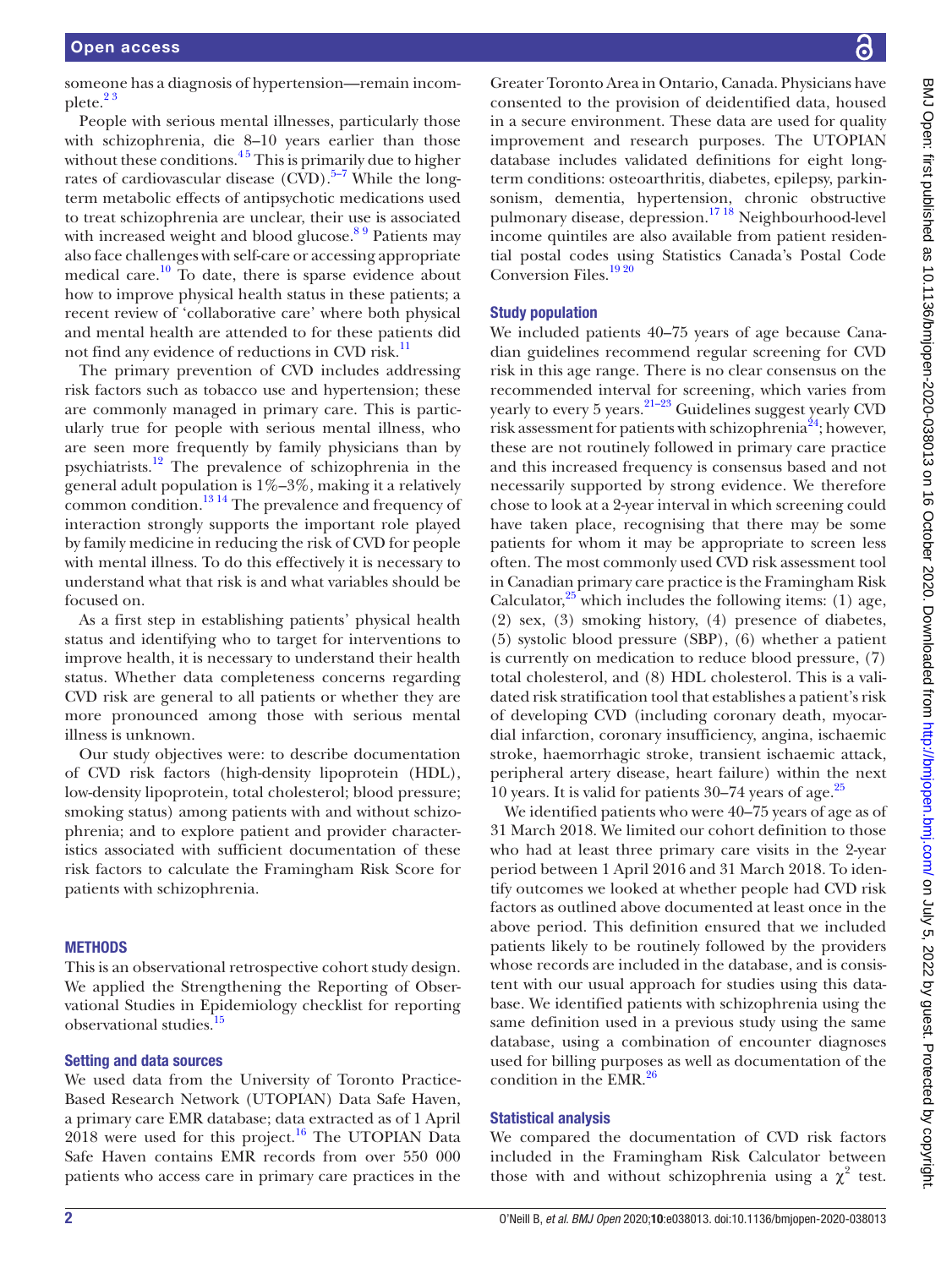P values derived from multiple hypothesis tests were adjusted using false discovery rates. In particular, the CVD risk factors included: HDL cholesterol, SBP, total cholesterol measured in the last 2years of study follow-up and whether smoking status had ever been recorded. The relationship between the complete documentation of all Framingham elements was also assessed with respect to patient characteristics (age, sex, number of encounters in 2years of study follow-up, diagnosis of schizophrenia, most recent body mass index (BMI) in the last 2years of study follow-up), provider characteristics (age, sex) and geographical characteristics (income quintiles, rurality). A mixed-effects multilevel logistic regression was used to estimate unadjusted and adjusted ORs for the complete documentation of all Framingham elements (ie, calculable Framingham Score). Providers were specified as a random effect in the regression model.

All statistical analyses were generated using SAS software V.9.4M4 (SAS Institute). A fixed nominal level of 0.05 was used to determine statistical significance in this study.

#### Patient and public involvement

There was no patient and public involvement in the design or conduct of this study.

#### RESULTS

#### Cohort generation

Data from 376 physicians practising in 96 different clinic sites were included. In total, 197309 patients were identified with age between 40 and 75 years old (as of 31 March 2018), recorded sex and had at least three visits in the

2years of interest [\(figure](#page-2-0) 1). Out of 197309 patients, 83064 (40.4%) had adequate data to calculate a Framingham Risk Score using the most recent data available for HDL, SBP, and total cholesterol in the last 2 years and smoking status ever recorded. Of these, 4882 patients met the definition of schizophrenia and 2201 (43.8%) of these patients with schizophrenia had complete documentation to calculate the Framingham Risk Score.

#### Individual Framingham data elements

We compared the presence of individual Framingham elements between 4882 patients with schizophrenia and 192427 patients without, over a 2-year lookback window (1 April 2016 to 31 March 2018) ([table](#page-3-0) 1). Framingham elements were documented more completely among those with schizophrenia: 25.5% of those with schizophrenia and 32.7% of those who had no documented blood pressure readings over the last 2years (p<0.0001). 39.2% of those with schizophrenia and 42.1% of those without did not have any cholesterol readings (p<0.0001). There was no difference in documentation of smoking status between the two groups (p=0.084), with documentation missing in approximately 20% of all charts.

## Patient, provider and geographical characteristics as predictors of calculable Framingham Score

Individual patient characteristics between those who had complete documentation of Framingham Score factors and those who did not are found in tables [2 and 3.](#page-4-0) Unadjusted and adjusted ORs for the complete documentation



<span id="page-2-0"></span>Figure 1 Distribution of Framingham risk factors among patients with and without schizophrenia. UTOPIAN, University of Toronto Practice-Based Research Network.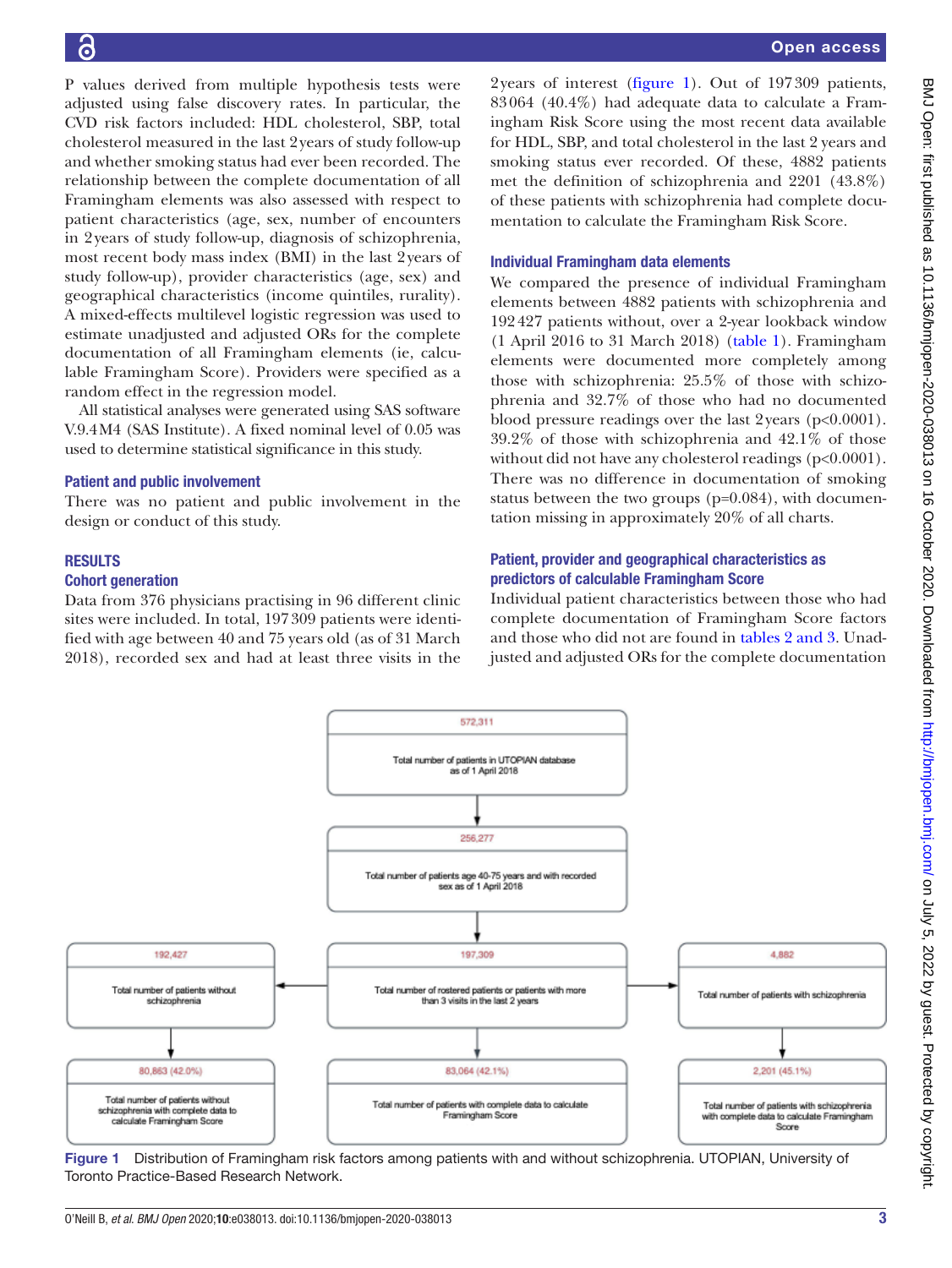BMJ Open: first published as 10.1136/bmjopen-2020-038013 on 16 October 2020. Downloaded from http://bmjopen.bmj.com/ on July 5, 2022 by guest. Protected by copyright. BMJ Open: first published as 10.1136/bmjopen-2020-038013 on 16 October 2020. Downloaded from <http://bmjopen.bmj.com/> on July 5, 2022 by guest. Protected by copyright.

<span id="page-3-0"></span>

| Table 1                         |               | Distribution of Framingham factors among patients with and without schizophrenia |      |          |                          |
|---------------------------------|---------------|----------------------------------------------------------------------------------|------|----------|--------------------------|
|                                 | Schizophrenia |                                                                                  |      |          |                          |
|                                 | No            |                                                                                  | Yes  |          |                          |
|                                 | n             | Column %                                                                         | n    | Column % | P value*                 |
| Age range (years)               |               |                                                                                  |      |          |                          |
| $40 - 44$                       | 28574         | 14.80                                                                            | 700  | 14.30    |                          |
| $45 - 49$                       | 29137         | 15.10                                                                            | 753  | 15.40    |                          |
| $50 - 54$                       | 30939         | 16.10                                                                            | 784  | 16.10    |                          |
| $55 - 59$                       | 31790         | 16.50                                                                            | 832  | 17.00    |                          |
| $60 - 64$                       | 27061         | 14.10%                                                                           | 707  | 14.50    |                          |
| $65 - 69$                       | 22430         | 11.70%                                                                           | 588  | 12.00    |                          |
| $70 - 75$                       | 22496         | 11.70%                                                                           | 518  | 10.60    |                          |
| <b>Sex</b>                      |               |                                                                                  |      |          |                          |
| Female                          | 106841        | 55.50                                                                            | 2539 | 52.00    | $\overline{\phantom{m}}$ |
| Male                            | 85586         | 44.50                                                                            | 2343 | 48.00    |                          |
| HDL level (mmol/L)              |               |                                                                                  |      |          |                          |
| <b>Missing</b>                  | 79437         | 41.30                                                                            | 1842 | 37.70    | < 0.0001                 |
| $0 - 0.89$                      | 8565          | 4.50                                                                             | 375  | 7.70     |                          |
| $0.9 - 1.19$                    | 27925         | 14.50                                                                            | 866  | 17.70    |                          |
| $1.2 - 1.29$                    | 11006         | 5.70                                                                             | 272  | 5.60     |                          |
| $1.3 - 1.59$                    | 28313         | 14.70                                                                            | 703  | 14.40    |                          |
| $1.60+$                         | 37181         | 19.30                                                                            | 824  | 16.90    |                          |
| Total cholesterol (mmol/L)      |               |                                                                                  |      |          |                          |
| Missing                         | 81073         | 42.10                                                                            | 1916 | 39.20    | < 0.0001                 |
| $0 - 4.09$                      | 25388         | 13.20                                                                            | 865  | 17.70    |                          |
| $4.1 - 5.19$                    | 39801         | 20.70                                                                            | 1068 | 21.90    |                          |
| $5.2 - 6.19$                    | 30009         | 15.60                                                                            | 663  | 13.60    |                          |
|                                 |               |                                                                                  |      |          |                          |
| $6.2 - 7.19$                    | 11225         | 5.80                                                                             | 252  | 5.20     |                          |
| $7.2+$                          | 4931          | 2.60                                                                             | 118  | 2.40     |                          |
| Systolic blood pressure (mm Hg) |               |                                                                                  |      |          |                          |
| <b>Missing</b>                  | 62934         | 32.70                                                                            | 1245 | 25.50    | < 0.0001                 |
| 120 or less                     | 42293         | 22.00                                                                            | 1445 | 29.60    |                          |
| 120-129                         | 36752         | 19.10                                                                            | 940  | 19.30    |                          |
| 130-139                         | 28764         | 14.90                                                                            | 725  | 14.90    |                          |
| 140-149                         | 14043         | 7.30                                                                             | 350  | $7.20$   |                          |
| 150-159                         | 5752          | 3.00                                                                             | 124  | 2.50     |                          |
| 160 or more                     | 1889          | 1.00                                                                             | 53   | 1.10     |                          |
| Smoking status                  |               |                                                                                  |      |          |                          |
| Missing                         | 40109         | 20.80                                                                            | 968  | 19.80    | 0.0843                   |
| Non-smoker                      | 125796        | 65.40                                                                            | 2633 | 53.90    |                          |
| Smoker                          | 26522         | 13.80                                                                            | 1281 | 26.20    |                          |
| Type 2 diabetes mellitus        |               |                                                                                  |      |          |                          |
| No                              | 168151        | 87.40                                                                            | 3953 | 81.00    |                          |
| Yes                             | 24276         | 12.60                                                                            | 929  | 19.00    |                          |
| Antihypertensive medication     |               |                                                                                  |      |          |                          |
| No                              | 140415        | 73.00                                                                            | 3486 | 71.40    | -                        |
| Yes                             | 52012         | 27.00                                                                            | 1396 | 28.60    |                          |
| Total                           | 192427        | 100.00                                                                           | 4882 | 100.00   |                          |

\*P values compare the proportion of missing data and non-missing data with respect to schizophrenia (using X<sup>2</sup> test with false discovery rate). HDL, high-density lipoprotein.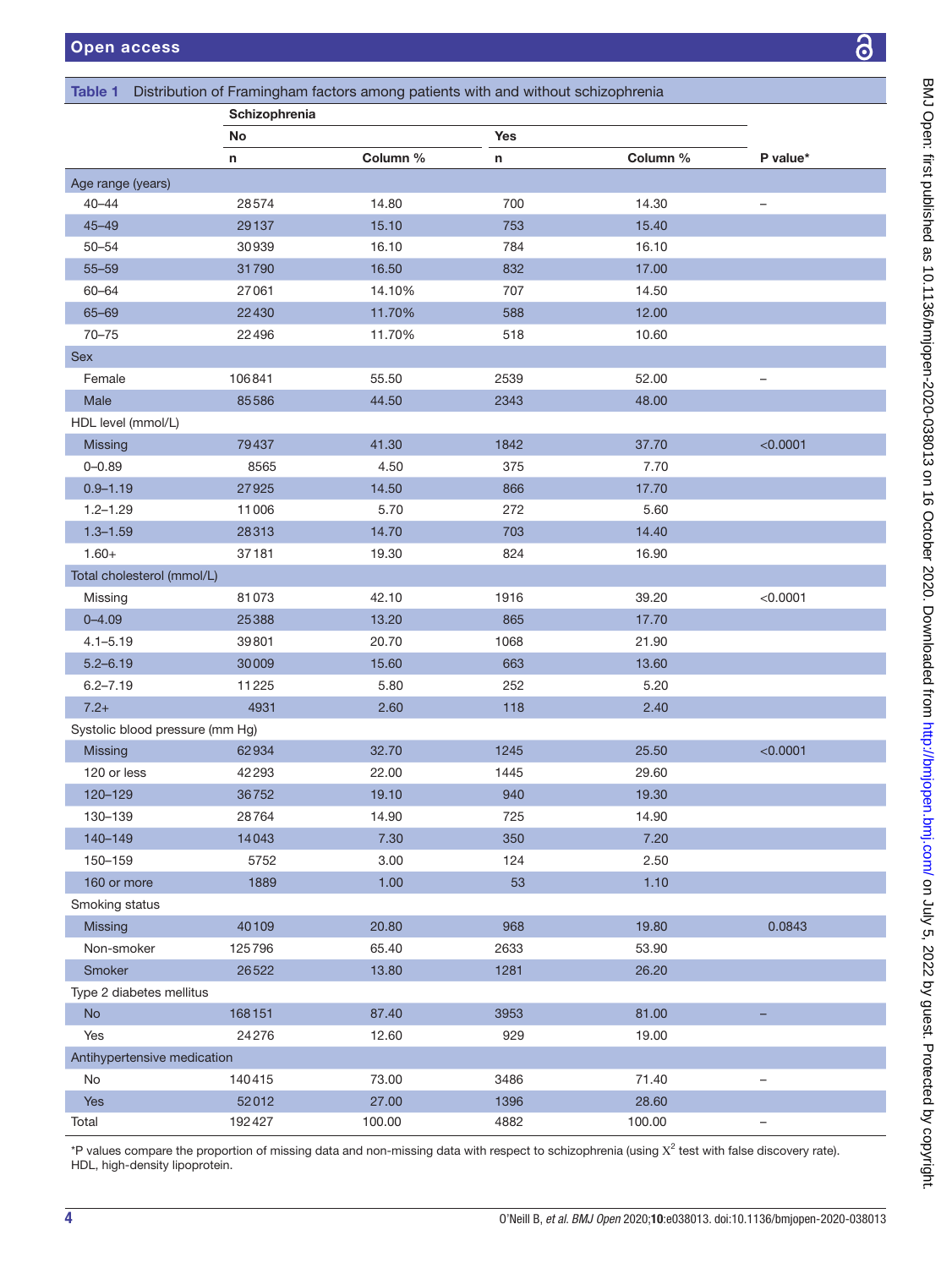<span id="page-4-0"></span>

|                                 |                                    | Table 2 Calculable Framingham Score with respect to individual Framingham factors |            |              |        |  |  |
|---------------------------------|------------------------------------|-----------------------------------------------------------------------------------|------------|--------------|--------|--|--|
|                                 | <b>Calculable Framingham Score</b> |                                                                                   |            |              |        |  |  |
|                                 | No                                 |                                                                                   | <b>Yes</b> | <b>Total</b> |        |  |  |
|                                 | n                                  | Row %                                                                             | n          | Row %        | n      |  |  |
| Age range (years)               |                                    |                                                                                   |            |              |        |  |  |
| 40–44                           | 21922                              | 74.90                                                                             | 7352       | 25.10        | 29274  |  |  |
| $45 - 49$                       | 20367                              | 68.10                                                                             | 9523       | 31.90        | 29890  |  |  |
| $50 - 54$                       | 19024                              | 60.00                                                                             | 12699      | 40.00        | 31723  |  |  |
| $55 - 59$                       | 18106                              | 55.50                                                                             | 14516      | 44.50        | 32622  |  |  |
| $60 - 64$                       | 14143                              | 50.90                                                                             | 13625      | 49.10        | 27768  |  |  |
| 65-69                           | 10565                              | 45.90                                                                             | 12453      | 54.10        | 23018  |  |  |
| $70 - 75$                       | 10118                              | 44.00                                                                             | 12896      | 56.00        | 23014  |  |  |
| <b>Sex</b>                      |                                    |                                                                                   |            |              |        |  |  |
| Female                          | 63352                              | 57.90                                                                             | 46028      | 42.10        | 109380 |  |  |
| Male                            | 50893                              | 57.90                                                                             | 37036      | 42.10        | 87929  |  |  |
| HDL level (mmol/L)              |                                    |                                                                                   |            |              |        |  |  |
| <b>Missing</b>                  | 81279                              | 100.00                                                                            |            |              | 81279  |  |  |
| $0 - 0.89$                      | 2408                               | 26.90                                                                             | 6532       | 73.10        | 8940   |  |  |
| $0.9 - 1.19$                    | 7973                               | 27.70                                                                             | 20818      | 72.30        | 28791  |  |  |
| $1.2 - 1.29$                    | 3092                               | 27.40                                                                             | 8186       | 72.60        | 11278  |  |  |
| $1.3 - 1.59$                    | 8069                               | 27.80                                                                             | 20947      | 72.20        | 29016  |  |  |
| $1.60+$                         | 11424                              | 30.10                                                                             | 26581      | 69.90        | 38005  |  |  |
| Total cholesterol (mmol/L)      |                                    |                                                                                   |            |              |        |  |  |
| Missing                         | 82989                              | 100.00                                                                            | -          | -            | 82989  |  |  |
| $0 - 4.09$                      | 6336                               | 24.10                                                                             | 19917      | 75.90        | 26253  |  |  |
| $4.1 - 5.19$                    | 11400                              | 27.90                                                                             | 29469      | 72.10        | 40869  |  |  |
| $5.2 - 6.19$                    | 8686                               | 28.30                                                                             | 21986      | 71.70        | 30672  |  |  |
| $6.2 - 7.19$                    | 3167                               | 27.60                                                                             | 8310       | 72.40        | 11477  |  |  |
| $7.2+$                          | 1667                               | 33.00                                                                             | 3382       | 67.00        | 5049   |  |  |
| Systolic blood pressure (mm Hg) |                                    |                                                                                   |            |              |        |  |  |
| Missing                         | 62874                              | 98.00                                                                             | 1305       | 2.00         | 64179  |  |  |
| 120 or less                     | 18185                              | 41.60                                                                             | 25553      | 58.40        | 43738  |  |  |
| 120-129                         | 14338                              | 38.00                                                                             | 23354      | 62.00        | 37692  |  |  |
| 130-139                         | 10431                              | 35.40                                                                             | 19058      | 64.60        | 29489  |  |  |
| 140-149                         | 5359                               | 37.20                                                                             | 9034       | 62.80        | 14393  |  |  |
| 150-159                         | 2270                               | 38.60                                                                             | 3606       | 61.40        | 5876   |  |  |
| 160 or more                     | 788                                | 40.60                                                                             | 1154       | 59.40        | 1942   |  |  |
| Smoking status                  |                                    |                                                                                   |            |              |        |  |  |
| Missing                         | 41077                              | 100.00                                                                            |            | -            | 41077  |  |  |
| Non-smoker                      | 58342                              | 45.40                                                                             | 70087      | 54.60        | 128429 |  |  |
| Smoker                          | 14826                              | 53.30                                                                             | 12977      | 46.70        | 27803  |  |  |
| Type 2 diabetes mellitus        |                                    |                                                                                   |            |              |        |  |  |
| <b>No</b>                       | 105354                             | 61.20                                                                             | 66750      | 38.80        | 172104 |  |  |
| Yes                             | 8891                               | 35.30                                                                             | 16314      | 64.70        | 25205  |  |  |
| Antihypertensive medication     |                                    |                                                                                   |            |              |        |  |  |
| No                              | 92342                              | 64.20                                                                             | 51559      | 35.80        | 143901 |  |  |
| Yes                             | 21903                              | 41.00                                                                             | 31505      | 59.00        | 53408  |  |  |
| Total                           | 114245                             | 57.90                                                                             | 83064      | 42.10        | 197309 |  |  |

HDL, high-density lipoprotein.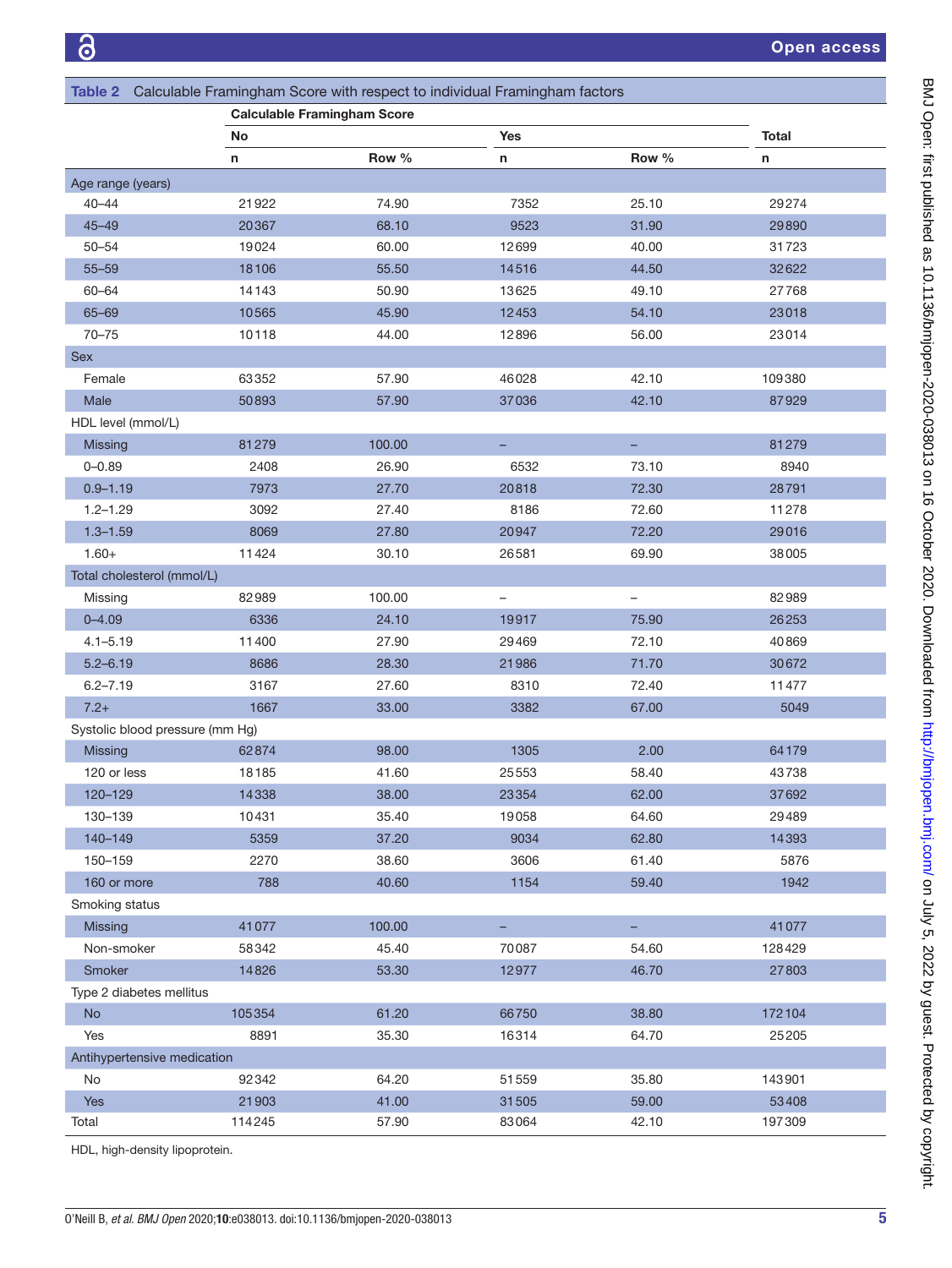<span id="page-5-0"></span>

|                                |        | <b>Calculable Framingham Score</b> |            |       |              |
|--------------------------------|--------|------------------------------------|------------|-------|--------------|
|                                | No     |                                    | <b>Yes</b> |       | <b>Total</b> |
|                                | n      | Row %                              | n          | Row % | n            |
| Schizophrenia                  |        |                                    |            |       |              |
| No                             | 111564 | 58.00                              | 80863      | 42.00 | 192427       |
| <b>Yes</b>                     | 2681   | 54.90                              | 2201       | 45.10 | 4882         |
| BMI level (kg/m <sup>2</sup> ) |        |                                    |            |       |              |
| <b>Missing</b>                 | 84398  | 77.70                              | 24206      | 22.30 | 108604       |
| 18.4 or less (underweight)     | 378    | 42.90                              | 503        | 57.10 | 881          |
| 18.5-24.9 (normal)             | 9191   | 38.60                              | 14619      | 61.40 | 23810        |
| 25-29.9 (overweight)           | 10622  | 32.60                              | 21935      | 67.40 | 32557        |
| 30-34.9 (obese class I)        | 5847   | 30.50                              | 13331      | 69.50 | 19178        |
| 35-39.9 (obese class II)       | 2306   | 30.40                              | 5279       | 69.60 | 7585         |
| 40 or more (obese class III)   | 1503   | 32.00                              | 3191       | 68.00 | 4694         |
| Encounters (n)                 |        |                                    |            |       |              |
| Missing                        | 42673  | 86.00                              | 6952       | 14.00 | 49625        |
| 3-5 visits                     | 25915  | 58.60                              | 18311      | 41.40 | 44226        |
| 6-9 visits                     | 19861  | 48.80                              | 20830      | 51.20 | 40691        |
| $\geq$ 10 visits               | 25796  | 41.10                              | 36971      | 58.90 | 62767        |
| Income quintiles               |        |                                    |            |       |              |
| Missing                        | 14795  | 58.90                              | 10326      | 41.10 | 25121        |
| $\mathbf{1}$                   | 15851  | 58.70                              | 11162      | 41.30 | 27013        |
| 2                              | 15883  | 58.30                              | 11348      | 41.70 | 27231        |
| $\ensuremath{\mathsf{3}}$      | 17118  | 58.20                              | 12281      | 41.80 | 29399        |
| $\overline{4}$                 | 20810  | 57.80                              | 15221      | 42.20 | 36031        |
| 5                              | 29788  | 56.70                              | 22726      | 43.30 | 52514        |
| Region                         |        |                                    |            |       |              |
| Missing                        | 2284   | 73.60                              | 819        | 26.40 | 3103         |
| Rural                          | 11590  | 59.70                              | 7833       | 40.30 | 19423        |
| Urban                          | 100371 | 57.40                              | 74412      | 42.60 | 174783       |
| Provider age (years)           |        |                                    |            |       |              |
| Missing                        | 5880   | 50.60                              | 5741       | 49.40 | 11621        |
| $29 - 39$                      | 21926  | 54.10                              | 18618      | 45.90 | 40544        |
| $40 - 49$                      | 23203  | 58.40                              | 16550      | 41.60 | 39753        |
| $50 - 59$                      | 29127  | 55.90                              | 22943      | 44.10 | 52070        |
| $60+$                          | 34109  | 64.00                              | 19212      | 36.00 | 53321        |
| Provider sex                   |        |                                    |            |       |              |
| Female                         | 52950  | 54.20                              | 44655      | 45.80 | 97605        |
| Male                           | 61295  | 61.50                              | 38409      | 38.50 | 99704        |

BMI, body mass index.

of Framingham Score are found in [online supplemental](https://dx.doi.org/10.1136/bmjopen-2020-038013) [tables S1 and S2.](https://dx.doi.org/10.1136/bmjopen-2020-038013)

Patients with schizophrenia did not have decreased adjusted odds for the complete documentation of all Framingham score factors as compared to patients without

schizophrenia (OR=0.90, 95% CI 0.79 to 1.01, p=0.10) [\(figure](#page-6-0) 2). The adjusted odds for the complete documentation of Framingham factors increased with respect to the patient's age (70–75 years vs 40–44 years, OR=3.51, 95% CI 3.26 to 3.78). Male patients had increased adjusted odds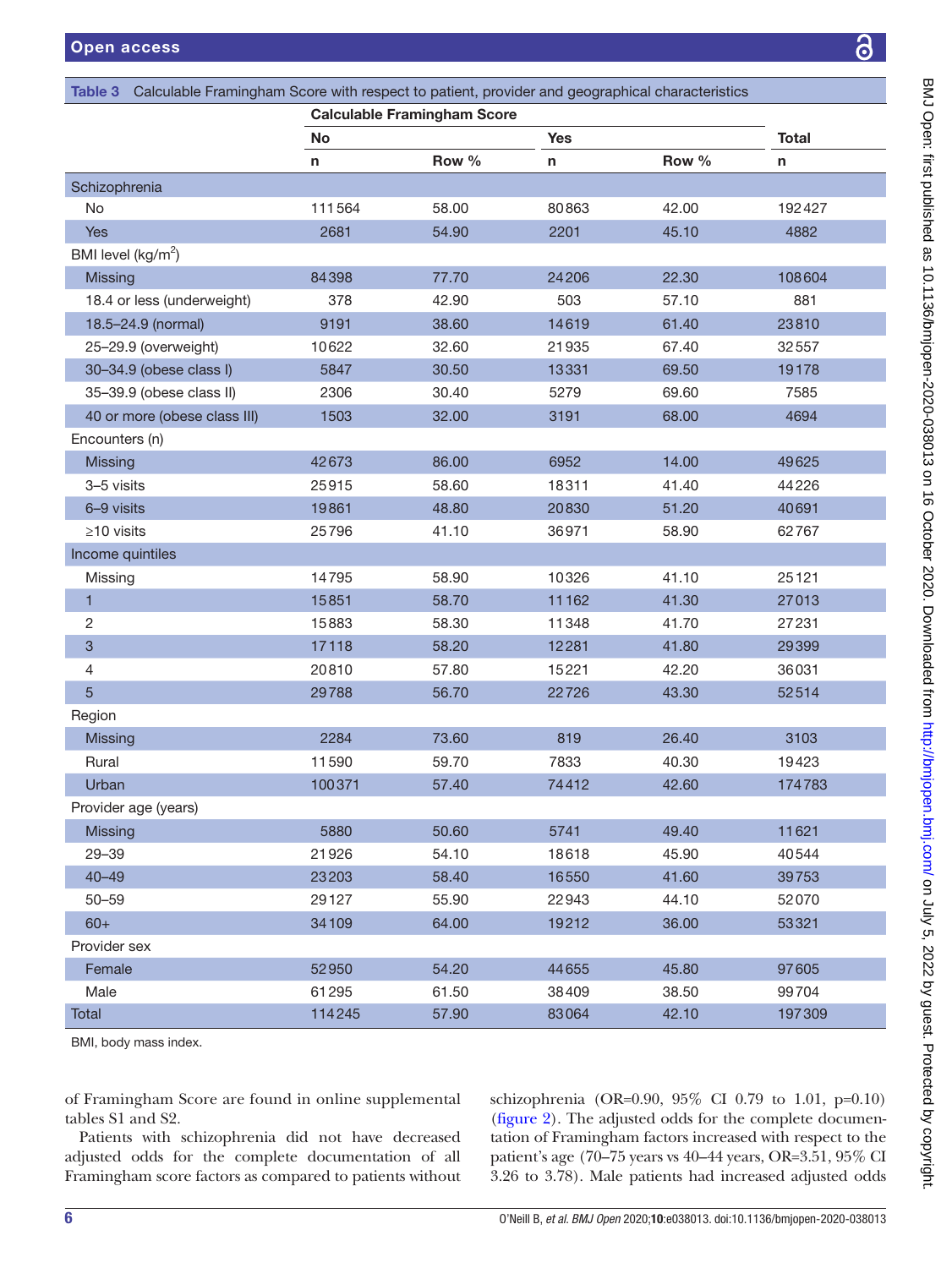

Figure 2 Adjusted ORs for calculable Framingham Score using random-effects multilevel logistic regression model. BMI, body mass index.

of calculable Framingham score as compared with female patients (male vs female, OR=1.39, 95% CI 1.33 to 1.45). An increase in the BMI level was associated with an increase in adjusted odds for calculable Framingham score (obese class III vs underweight, OR=2.00, 95% CI 1.66 to 2.43) ([table](#page-5-0) 3). An increase in the total number of encounters also led to increased adjusted odds for the complete documentation of Framingham factors (more than 10 visits vs 3–5 visits in the last 2years, OR=1.53, 95% CI 1.46 to 1.60).

Patients residing in urban regions had higher adjusted odds for the complete documentation of Framingham factors as compared with patients residing in rural regions (OR=1.08, 95% CI 1.02 to 1.16). However, no significant differences in adjusted ORs were detected across the five levels of income quintiles (1 vs 5, OR=0.97, 95% CI 0.91 to 1.03, p=0.43). Female physicians had increased adjusted odds for the complete documentation of Framingham factors as compared with male physicians (OR=1.52, 95% CI 1.12 to 2.07). However, provider age did not contribute to increased or decreased adjusted odds for calculable Framingham Score (29–39 years vs 60+ years, OR=1.49, 95% CI 0.98 to 2.26, p=0.08).

#### **DISCUSSION**

In this study of primary care EMRs from the UTOPIAN, we found better documentation of cardiovascular risk factors among people with schizophrenia as opposed to those without the condition. However, overall documentation was inadequate.

Other studies on preventive health for people with schizophrenia, such as those addressing cancer screening, have found lower rates of preventive care when compared with the general population. $27$  We actually found more complete documentation of some

<span id="page-6-0"></span>risk factors among people with schizophrenia when compared with those without, such as blood pressure. There are various recommendations for frequency of CVD risk screening in the general population; for example, Allan *et al* suggested every 5 years for men over 40 and women over  $50<sup>23</sup>$  $50<sup>23</sup>$  $50<sup>23</sup>$  More complete documentation of risk factors would be expected based on guidelines suggesting more frequent CVD risk assessment among people who are on antipsychotic medication.<sup>14</sup> To some extent, the present study demonstrates a promising finding, suggesting that patients with schizophrenia are receiving at least as good care from this perspective as those without the condition. It is, however, quite concerning that there are substantial gaps in documentation of particular risk factors such as smoking cessation. Nearly 20% of patients did not have smoking status documented in the chart. We suggest that if it is not documented, then it is extremely unlikely that smoking cessation has been addressed at a primary care visit. Smoking is highly prevalent among people with schizophrenia; Canadian estimates range from  $47\%^{28}$  $47\%^{28}$  $47\%^{28}$ to  $78\%$ .<sup>29</sup> There are many effective interventions to support patients with schizophrenia to stop smoking.<sup>[30](#page-8-17)</sup> It is therefore essential to document smoking status for all patients with schizophrenia and to make smoking cessation a priority. We found several factors associated with what we assessed to be 'appropriate' documentation of risk factors sufficient for cardiovascular risk assessment, such as increasing number of clinical encounters, male sex, as well as increasing BMI and age.

Limitations of this study include the use of EMR data, which is known to have deficiencies around data quality and completeness.<sup>[31 32](#page-8-18)</sup> UTOPIAN, as part of the Canadian Primary Care Sentinel Surveillance Network, is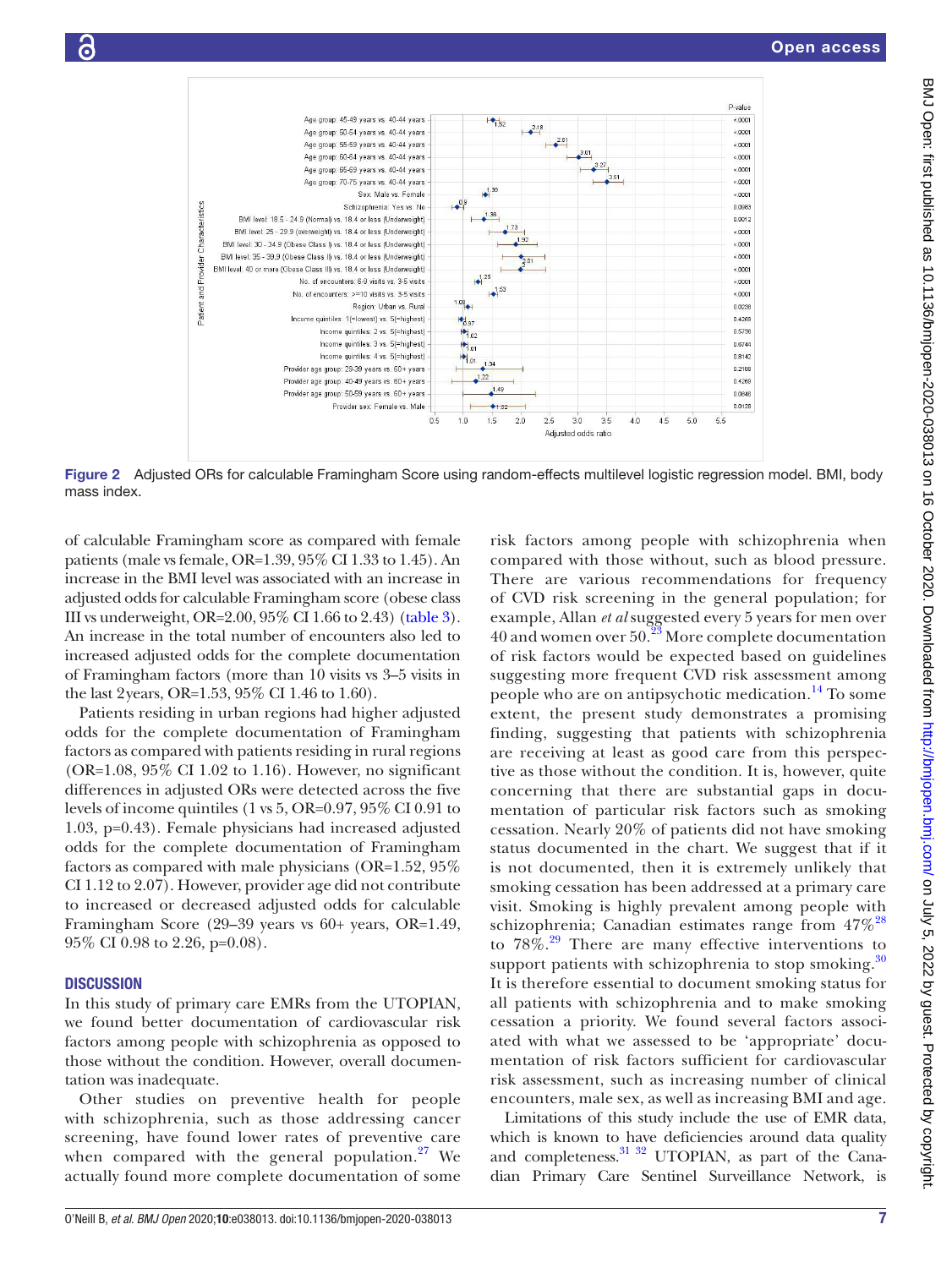disproportionally comprised of more providers in academic practices and has an older population than the Canadian average.<sup>33</sup> These findings therefore may not be generalisable to all Canadian primary care settings. UTOPIAN contains data from multiple EMR vendors and as a consequence there is the possibility that some data may be missing as a result of errors in database formation; these data are extracted with the best available approaches and regular data cleaning attempts to minimise these errors. Other studies have found some deficiencies, particularly related to documentation of health conditions, in EMR data in the Canadian setting.<sup>3</sup> There are no Canadian national standards for necessary elements of EMR documentation in primary care. In Ontario, laboratory results enter most physicians' EMRs through the Ontario Laboratory Information System $34$  which is an automatic process, reducing the extent to which documentation is incomplete because of provider error. Primary care providers therefore receive test results from all other providers involved in a patient's care, making primary care records an appropriate location to assess these parameters. Our focus on 'documentation' in this study is as a result of the practical principle that if something is not documented, it cannot be acted on; therefore, data documentation and completeness are being taken as a proxy for their consideration in clinical decision-making. We acknowledge that this approach may result in 'overestimation' of the extent to which CVD risk screening is occurring for patients with schizophrenia. It is possible to have all of the Framingham items documented in the medical record but not to have brought them together to estimate overall cardiovascular risk. However, given the primary conclusion that cardiovascular risk screening is inadequate in this sample, the study methods biasing towards 'overestimation', if anything, support this main finding. It is not possible from the data considered in this study to ascertain whether a provider has attempted to intervene towards smoking cessation, or whether someone has addressed blood pressure management. There are other risk stratification approaches available both for the general population (such as  $ORISK2^{35}$  $ORISK2^{35}$  $ORISK2^{35}$ ) and specifically for people with serious mental illness ( $PRIMROSE^{36}$  $PRIMROSE^{36}$  $PRIMROSE^{36}$ ). We chose to focus on the Framingham assessment because it is the most commonly used in Canadian primary care and therefore would be most relevant to the study context.

In summary, we found slightly more complete documentation of cardiovascular risk factors and their management among people with schizophrenia as opposed to those without this condition. However, overall documentation of these risk factors remains incomplete. Adequate CVD risk assessment is essential to identifying and addressing risk factors, particularly among people with schizophrenia who have much higher mortality from CVD (and other conditions) than the general public. Efforts should be undertaken in primary care to improve data completeness and CVD risk assessment and management.

#### Author affiliations

<sup>1</sup>Department of Family and Community Medicine, North York General Hospital, Toronto, Ontario, Canada

<sup>2</sup>Department of Family and Community Medicine, University of Toronto, Toronto, Ontario, Canada

<sup>3</sup>School of Medicine, University of St Andrews, St Andrews, UK

4 Department of Family Medicine, University of Calgary Faculty of Medicine, Calgary, Alberta, Canada

Twitter Braden O'Neill [@bradenoneill](https://twitter.com/bradenoneill)

Contributors BO, SK, BA, FS, RM, MK and MG contributed to the initial conception of the study. BO, SK, BA and RM made substantial contributions to the statistical methodology, analysis and data interpretation. BO and SK wrote the first draft of the manuscript. BO, SK, BA, FS, MK and MG provided substantial revisions to the manuscript.

Funding This study was funded by the Foundation for Advancing Family Medicine of the College of Family Physicians of Canada (2018 Janus Research Grant). BO completed this work during a Research Fellowship with the Medical Psychiatry Alliance, Toronto, Ontario. BO and MG receive salary support from North York General Hospital and the Department of Family and Community Medicine, University of Toronto, Ontario, Canada.

Competing interests None declared.

Patient and public involvement Patients and/or the public were not involved in the design, or conduct, or reporting, or dissemination plans of this research.

Patient consent for publication Not required.

Ethics approval Ethics approval was obtained from the North York General Hospital Research Ethics Board (approval number 18-0006).

Provenance and peer review Not commissioned; externally peer reviewed.

Data availability statement Data are available upon reasonable request. Data from this study are held by the University of Toronto Practice-Based Research Network; ethics approval for this study does not allow unrestricted public access to the data. Please contact the corresponding author for information on how to access.

Open access This is an open access article distributed in accordance with the Creative Commons Attribution Non Commercial (CC BY-NC 4.0) license, which permits others to distribute, remix, adapt, build upon this work non-commercially, and license their derivative works on different terms, provided the original work is properly cited, appropriate credit is given, any changes made indicated, and the use is non-commercial. See: [http://creativecommons.org/licenses/by-nc/4.0/.](http://creativecommons.org/licenses/by-nc/4.0/)

#### ORCID iDs

Braden O'Neill<http://orcid.org/0000-0003-2164-8263> Martina Kelly<http://orcid.org/0000-0002-8763-7092> Michelle Greiver<http://orcid.org/0000-0001-8957-0285>

#### **REFERENCES**

- <span id="page-7-0"></span>1 Hart JT. The inverse care law. *[Lancet](http://dx.doi.org/10.1016/S0140-6736(71)92410-X)* 1971;297:405–12.
- <span id="page-7-1"></span>2 Greiver M, Aliarzadeh B, Meaney C, *et al*. Are we asking patients if they smoke? missing information on tobacco use in Canadian electronic medical records. *Am J Prevent Med* 2015;49:264–8.
- <span id="page-7-5"></span>3 Singer A, Yakubovich S, Kroeker AL, *et al*. Data quality of electronic medical records in Manitoba: do problem Lists accurately reflect chronic disease billing diagnoses? *[J Am Med Inform Assoc](http://dx.doi.org/10.1093/jamia/ocw013)* 2016;23:1107–12.
- <span id="page-7-2"></span>4 Walker ER, McGee RE, Druss BG. Mortality in mental disorders and global disease burden implications: a systematic review and metaanalysis. *JAMA Psych* 2015;72:334–41.
- <span id="page-7-3"></span>5 Gatov E, Rosella L, Chiu M, *et al*. Trends in standardized mortality among individuals with schizophrenia, 1993-2012: a populationbased, repeated cross-sectional study. *[CMAJ](http://dx.doi.org/10.1503/cmaj.161351)* 2017;189:E1177–87.
- 6 Hennekens CH, Hennekens AR, Hollar D, *et al*. Schizophrenia and increased risks of cardiovascular disease. *[Am Heart J](http://dx.doi.org/10.1016/j.ahj.2005.02.007)* 2005;150:1115–21.
- 7 Goldstein BI, Fagiolini A, Houck P, *et al*. Cardiovascular disease and hypertension among adults with bipolar I disorder in the United States. *[Bipolar Disord](http://dx.doi.org/10.1111/j.1399-5618.2009.00735.x)* 2009;11:657–62.
- <span id="page-7-4"></span>8 Hirsch L, Yang J, Bresee L, *et al*. Second-generation antipsychotics and metabolic side effects: a systematic review of population-based studies. *[Drug Saf](http://dx.doi.org/10.1007/s40264-017-0543-0)* 2017;40:771–81.